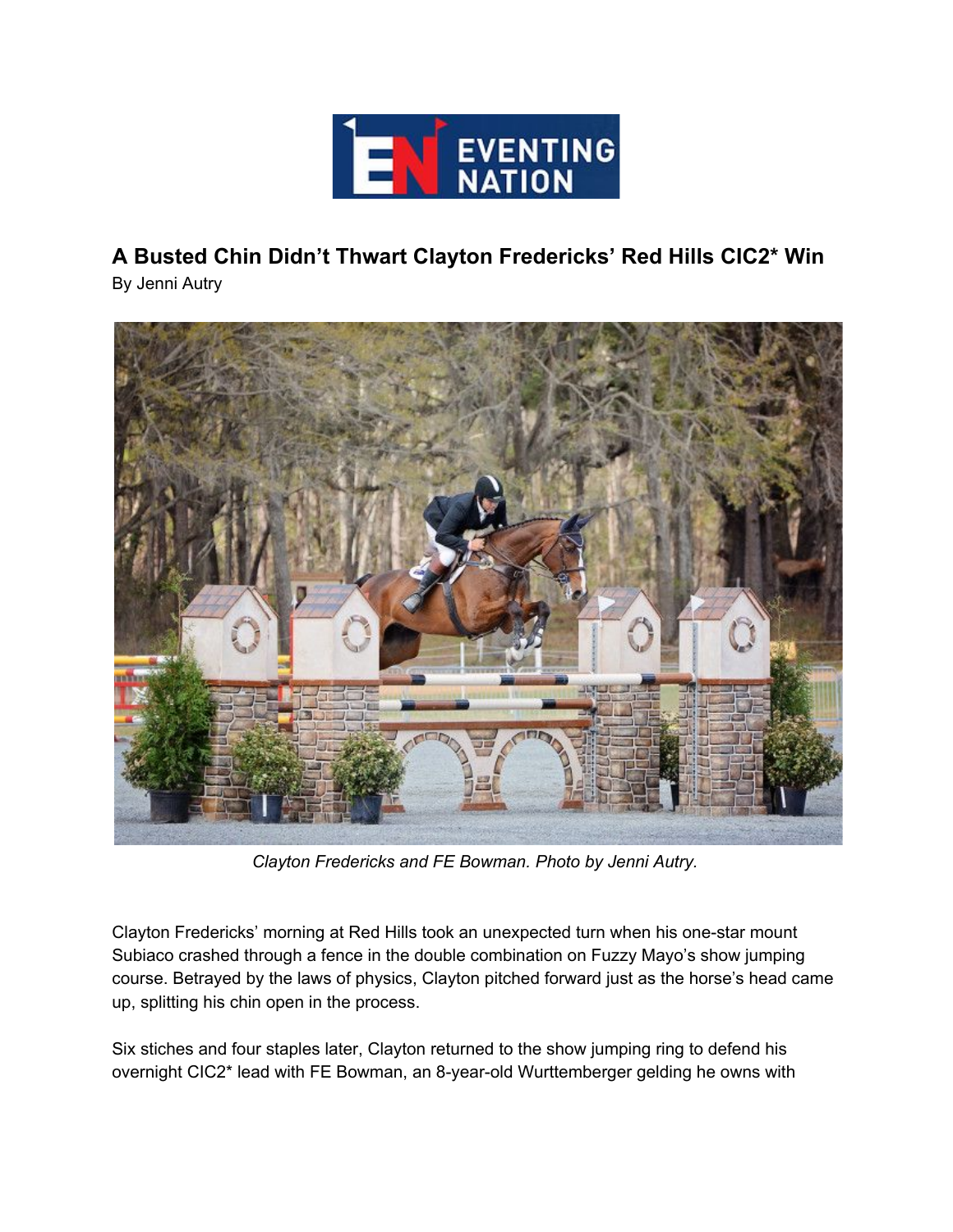Amanda Bernhard and Diana Crawford. "Bowie" jumped a beautiful clear round inside the time to bring home a wire-to-wire win on a final score of 42.6.

"After all the traumas that I had this morning, Bowie really had to jump clear for me!" Clayton said. "He's really starting to mature." (While he is starting to grow up bit, cheeky Bowie couldn't resist a good spook during the victory gallop, nearly taking out an unsuspecting member of the ring crew in the process.)



*Clayton Fredericks receives medical attention after splitting open his chin this morning. Photo by Rare Air Eventing Photography.*

Bowie is certainly bred to jump. By Balloon, a son of Balou du Rouet, and out of a Cabaret mare, his pedigree is peppered with spectacular jumping horses. That prowess over fence has now propelled the horse to the second FEI win of his career, as Clayton and Bowie also won the CCI2\* at Richland Park Horse Trials last summer.

"It's great (to win). This sport is tough. You just have to keep taking a deep breath and remember why you're here and enjoy the good bits because there's a lot of other stuff that goes on that's not so good," Clayton said. "It's nice to have to struggle a little bit to get your mind on the job and work through that process again. I think it helps me to coach (the riders) through that as well."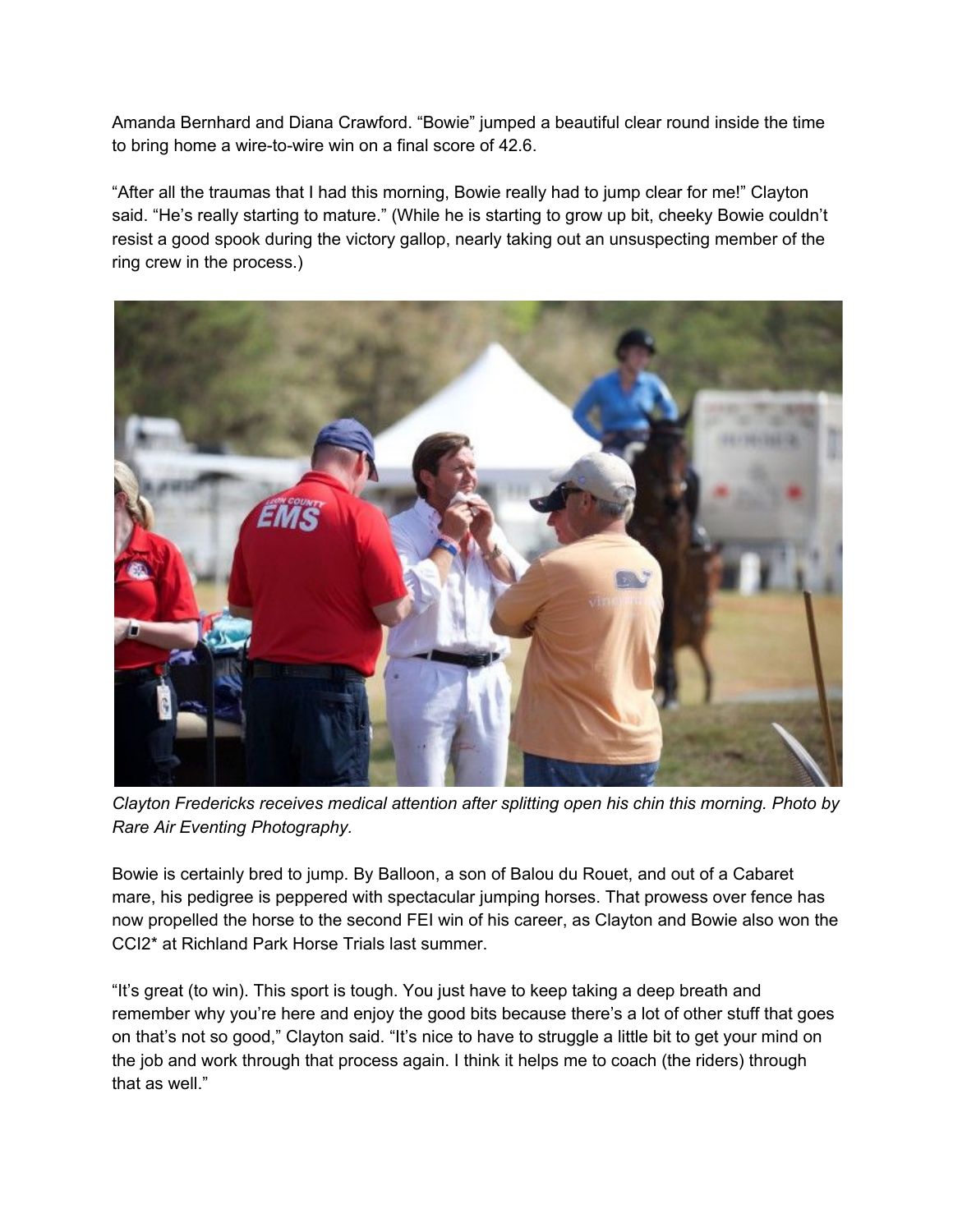Bowie will next aim for the Ocala Horse Properties CCI2\* next month, though his competition schedule will then take a back seat as Clayton, who coaches the Canadian eventing team, focuses solely on preparing his riders for the Olympic Games in Rio de Janeiro. Both Carolina International and The Fork horse trials are targeted events for Canada, and their Olympic team will be selected soon after the final selection trials at Bromont in June.



*Caroline Martin and Effervescent. Photo by Jenni Autry.*

Caroline Martin and Effervescent were one of only three combinations to make the time yesterday on cross country, and they delivered another flawless jumping performance today to finish in second place in the CIC2\* on their dressage score of 46.3. "Landon," a 10-year-old Irish Sport Horse gelding owned by Sherrie Martin, is aiming for a big move up to Advanced at The Fork.

While it's clear he's ready to take that next step after a stellar performance across all three phases this weekend, Caroline said it hasn't always been easy with this horse. JP Sheffield produced Landon (Limmerick x Macrocket) through Training level in England before he came to the States as a ride for Caroline three years ago, and it took time to develop their partnership.

"Taking the reins over on him was a bit difficult to get him on my side because I was a young rider. When I would make a mistake, he wouldn't really accept it. It's been a growing process, but I think now he has really clicked," Caroline said. "He trusts me, and that's why it was easy to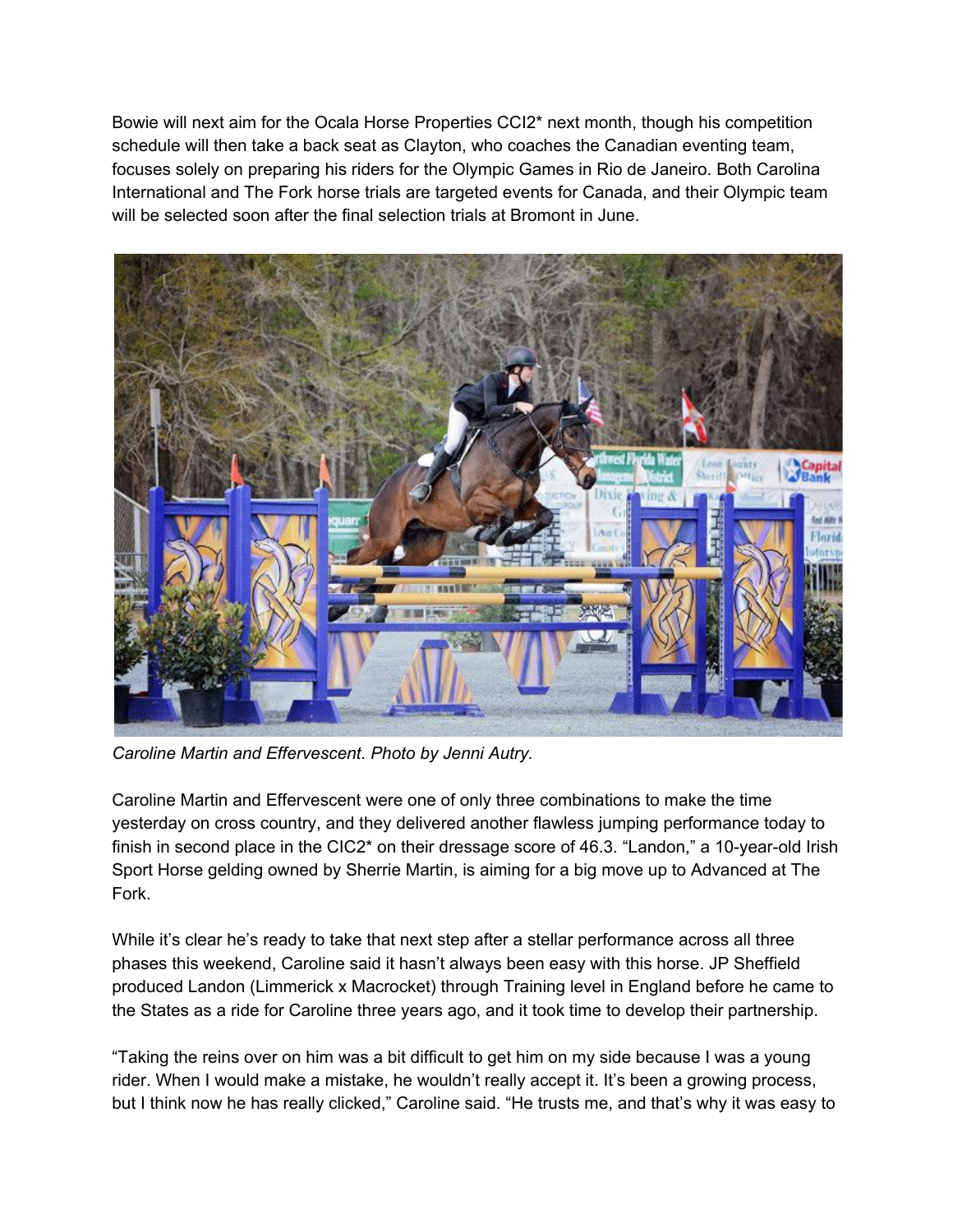make the time. He's very adjustable. That's why he's quite good on the flat, but that might sometimes get in the way of cross country because he's quite sensitive."

You may remember that Landon had his 15 minutes of fame on the internet two years ago when Caroline's air vest deployed after he slammed on the brakes in show jumping at Chattahoochee Hills, which spooked him badly enough that he went careening around the arena with Caroline clinging to his neck. (If you missed that video, click here to watch.)



*Jessica Schultz and Lock N' Load. Photo by Jenni Autry.*

Jessica Schultz and her own Lock N' Load were one of the only other combinations to make the time on David O'Connor's new CIC2\* cross country track yesterday. They came into the show jumping ring in sixth place and ultimately moved up to finish in third thanks to a double clear show jumping round.

A 14-year-old off-track Thoroughbred gelding (Doneraile Court – Be in Style, by Bering (GB), Lock N' Load raced 17 times under the Jockey Club name In Don's Court before starting his eventing career. Jessica got him off the track as a 3-year-old and has produced him herself through the two-star level while balancing a career as a nurse. We'll update this report with quotes from Jessica as soon as we can catch up with her.